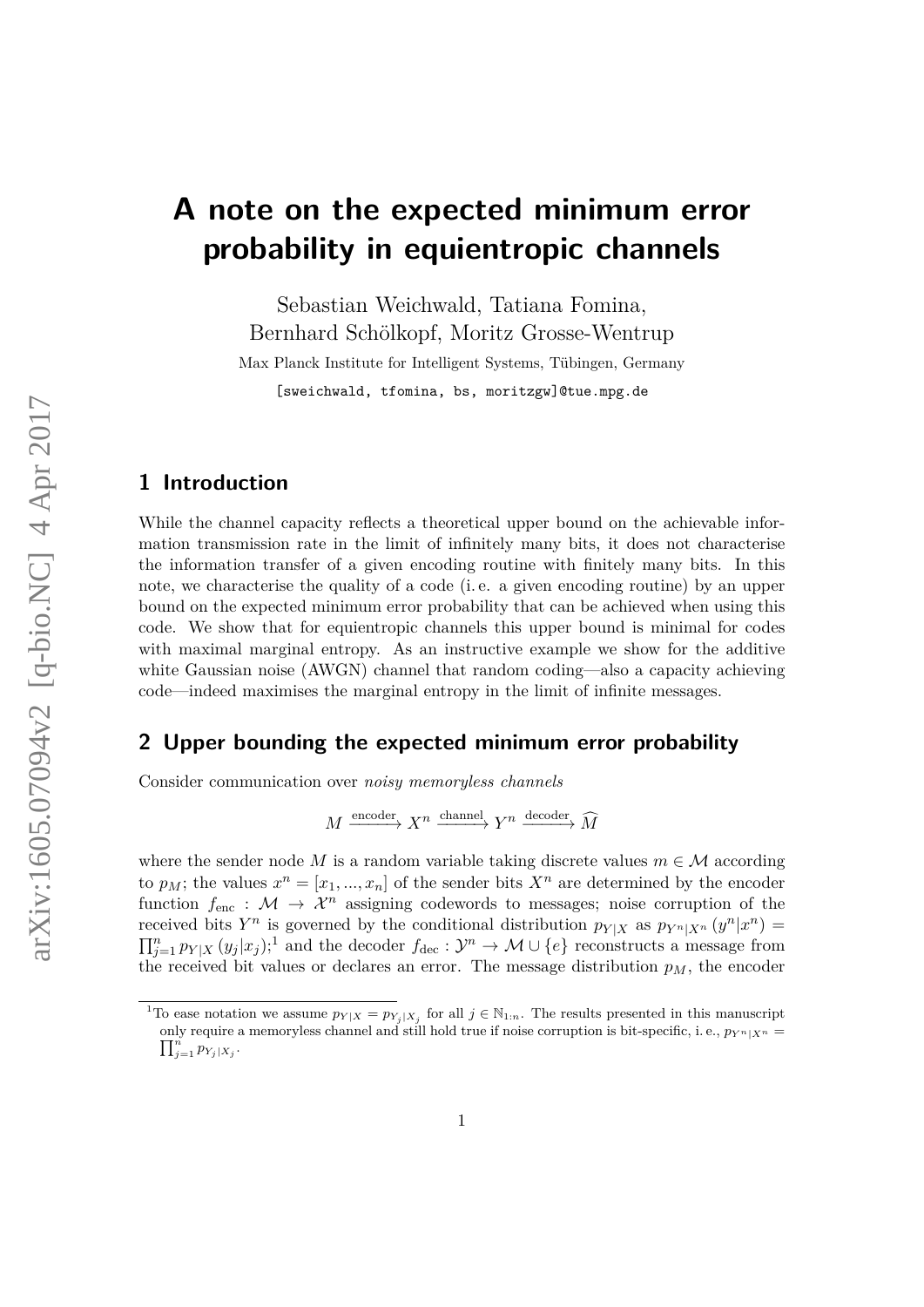$f_{\text{enc}}$ , the channel  $p_{Y|X}$ , and the decoder  $f_{\text{dec}}$  fully determine the distribution of the receiver node  $\widehat{M}$  and as such the probability of error  $\mathbb{P}\left[M \neq \widehat{M}\right]$ .

Thence, for given message distribution  $p_M$  and channel  $p_{Y|X}$  the *code*, that is the choice of  $f_{\text{enc}}$  (and corresponding  $f_{\text{dec}}$ ), fully determines the behaviour of information transmission. The minimum probability of error is attained if choosing the maximum a posteriori (MAP) decoder  $\arg \max_{m \in \mathcal{M}} p_{M|Y^n} (m|y^n)$ . Thus, for any code  $f_{\text{enc}}$ , the expected minimum error probability is the MAP error  $\mathcal{E}(f_{\text{enc}}) := \mathbb{E}_{Y^n} \left[1 - \max_{m \in \mathcal{M}} p_{M|Y^n}(m|y^n)\right]$ . We characterise the quality of a code  $f_{\text{enc}}$  by the following Proposition.

<span id="page-1-0"></span>**Proposition 1.** For communication of a message  $M \sim p_M$  with finite range over a *noisy memoryless channel*  $p_{Y|X}$  *using n bits the MAP error*  $\mathcal{E}(f_{enc})$  *can be bounded in terms of the mutual information*  $I(Y^n; M) = H(Y^n) - H(Y^n|M)$  *as* 

$$
\gamma\left(-I\left(Y^{n};M\right)\right) \leq \mathcal{E}\left(f_{enc}\right) \leq \Gamma\left(-I\left(Y^{n};M\right)\right)
$$

*where*  $\gamma$  *and*  $\Gamma$  *are strictly monotonically increasing functions.* 

*Proof.* [\[FM94,](#page-4-0) Theorem 1] establishes the following relation (notation adapted)

$$
\Phi\left(\mathcal{E}\left(f_{\text{enc}}\right)\right) \ge H\left(M|Y^{n}\right) \ge \phi^{*}\left(\mathcal{E}\left(f_{\text{enc}}\right)\right)
$$

where  $\Phi$  and  $\phi^*$  are continuous and strictly monotonically increasing, hence invertible, functions (cf. [\[FM94\]](#page-4-0) for their definitions). Recall  $H(M|Y^n) = H(M) + H(Y^n|M)$ *H* (*Y*<sup>n</sup>) and note that *H* (*M*) is fix for fixed *p<sub>M</sub>*. The inequality follows for  $\gamma(h)$  :=  $\Phi^{-1}(H(M) + h)$  and  $\Gamma(h) := \phi^{*^{-1}}(H(M) + h)$  which are strictly monotonically increasing functions in *h*.  $\Box$ 

That is, codes  $f_{\text{enc}}$  that result in high  $I(Y^n; M) = H(Y^n) - H(Y^n | M)$  result in a low upper bound on the MAP error. In particular, of all codes resulting in the same conditional entropy  $H(Y^n|M)$  a code with maximal entropy  $H(Y^n)$  has the lowest upper bound on the MAP error. The following Propositions simplify this result for equientropic channels and independent additive noise channels: The lowest upper bound on the MAP error is achieved for codes  $f_{\text{enc}}$  that maximise the entropy of receiver bits  $H(Y^n)$  and the entropy of sender bits  $H(X^n)$ , respectively.

**Definition 2.** A noisy memoryless channel  $p_{Y|X}$  with  $H(Y|X=x_1) = H(Y|X=x_2)$ for all  $x_1, x_2 \in \mathcal{X}$  is an *equientropic channel*.

**Proposition 3.** For equientropic channels  $p_{Y|X}$  the conditional entropy  $H(Y^n|M)$  is *independent of the choice of fenc.*

*Proof.* The channel is memoryless such that  $H(Y^n|M) = \sum_{j=1}^n H(Y_j|M)$ . For any  $x \in \mathcal{X}$  and  $j \in \mathbb{N}_{1:n}$ 

$$
H(Y_j|M) = \sum_{m \in \mathcal{M}} p_M(m) H(Y_j|X_j = f_{\text{enc}}(m_i)_j) = \sum_{m \in \mathcal{M}} p_M(m_i) H(Y_j|X_j = x)
$$

which shows that  $H(Y_j|M)$  and hence  $H(Y^n|M)$  is independent of the choice of  $f_{\text{enc}}$ .  $\Box$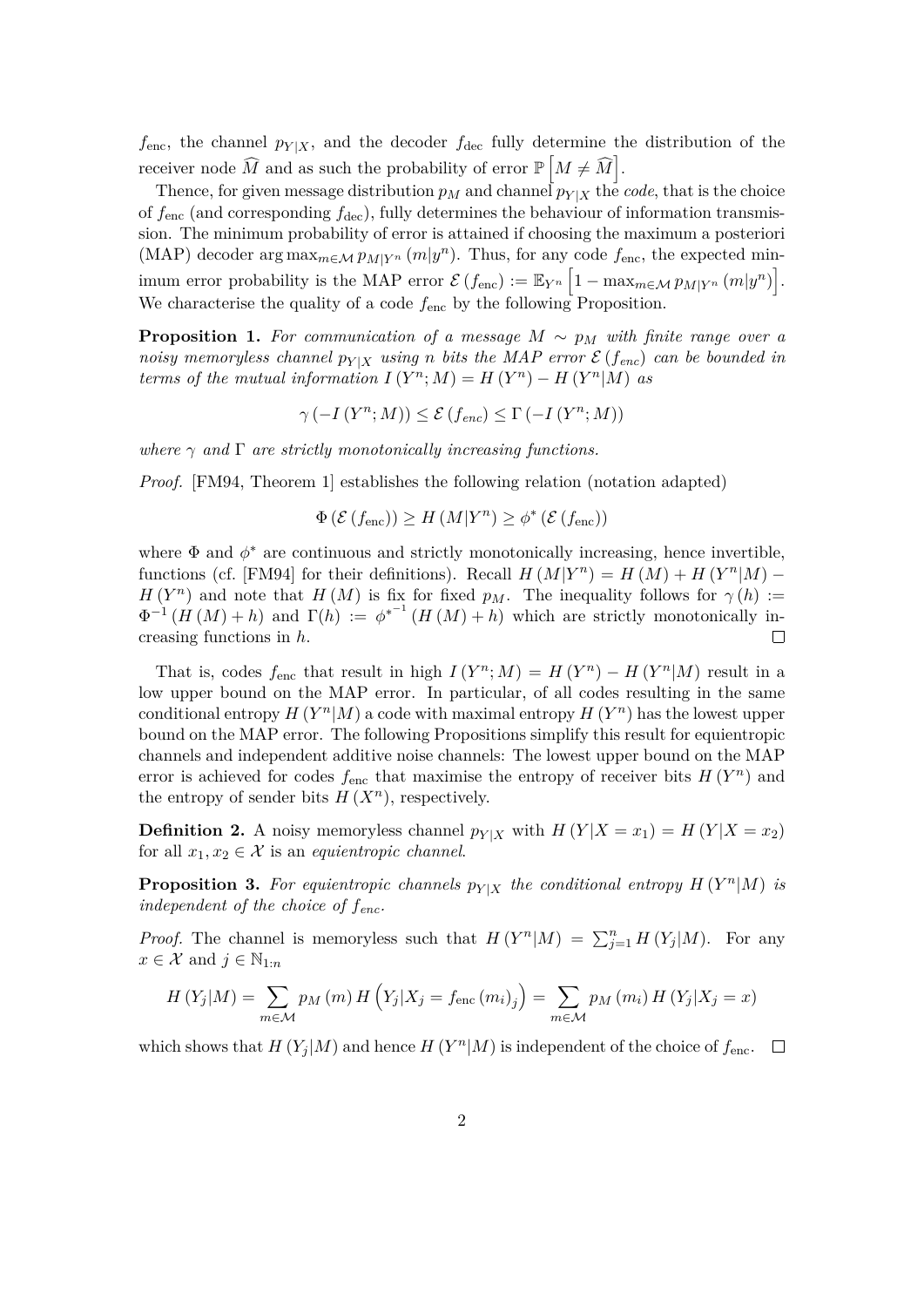<span id="page-2-0"></span>Table 1: Upper bounds on the MAP error  $\mathcal{E}(f_{\text{enc}})$  for communication of a message  $M \sim p_M$  with finite range over different channels where  $\Gamma, \Gamma', \Gamma''$  are strictly monotonically increasing functions.

| Channel Type                                                                                           | Bound                                                                                                                                |
|--------------------------------------------------------------------------------------------------------|--------------------------------------------------------------------------------------------------------------------------------------|
| noisy memoryless channel                                                                               |                                                                                                                                      |
| equientropic channel                                                                                   | $\begin{cases} \mathcal{E}(f_{\text{enc}}) \leq \Gamma(-I(Y^n; M)) \\ \mathcal{E}(f_{\text{enc}}) \leq \Gamma'(-H(Y^n)) \end{cases}$ |
| independent additive noise channel $\left  \mathcal{E}(f_{\text{enc}}) \leq \Gamma''(-H(X^n)) \right $ |                                                                                                                                      |

**Definition 4.** A noisy memoryless channel  $p_{Y|X}$  with  $Y^n | X^n = X^n + N^n$  for mutually independent noise variables  $N^n \sim p_{N^n} = \prod_{i=1}^n p_{N_i}$  that are independent of  $X^n$  is an *independent additive noise channel*. Independent additive noise channels are equientropic channels.

**Proposition 5.** For independent additive noise channels with noise variables  $N^n$  the *entropy of the receiver bits*  $H(Y^n) = H(X^n) + H(N^n)$  *only depends on the choice of f*<sub>enc</sub> *via the entropy of the sender bits*  $H(X^n)$ *.* 

In conclusion, optimality of a code  $f_{\text{enc}}$  for communication over a noisy memoryless channel with message distribution  $M \sim p_M$  can be characterised by the upper bound on the MAP error that results from this code. The respective bounds for different channels are summarised in Table [1.](#page-2-0) Importantly, without knowing specific details about the channel and decoder, maximising entropy turns out to be a sensible heuristic for learning a robust coding routine. Intuitively, high entropy distributed codes are more robust against independent noise.

## **3 AWGN random coding example**

The AWGN channel is an ubiquitous and well-understood channel model. Here it serves as an instructive example for the concept introduced in the previous section.

The AWGN channel is an independent additive noise channel and described by

$$
Z \sim \mathcal{N}(0, NI_{n \times n})
$$
  
 
$$
Y_i = gX_i + Z_i \text{ for } i \in \mathbb{N}_{1:n}
$$

where *g* is the channel gain and *N* the noise level. We employ the power constraint that each codeword  $x^n = f_{\text{enc}}(m) \in \mathcal{X}^n$  has to satisfy

$$
\frac{1}{n}\sum_{i=1}^{n}(x_i)^2 \le P
$$

and without loss of generality assume  $N = 1$  such that the received power is  $S = g^2 P$ . The Shannon-Hartley theorem establishes the channel capacity

$$
C = \max_{p_X : \mathbb{E}_X[X^2] \le P} I(X;Y) = \frac{1}{2} \log (1+S)
$$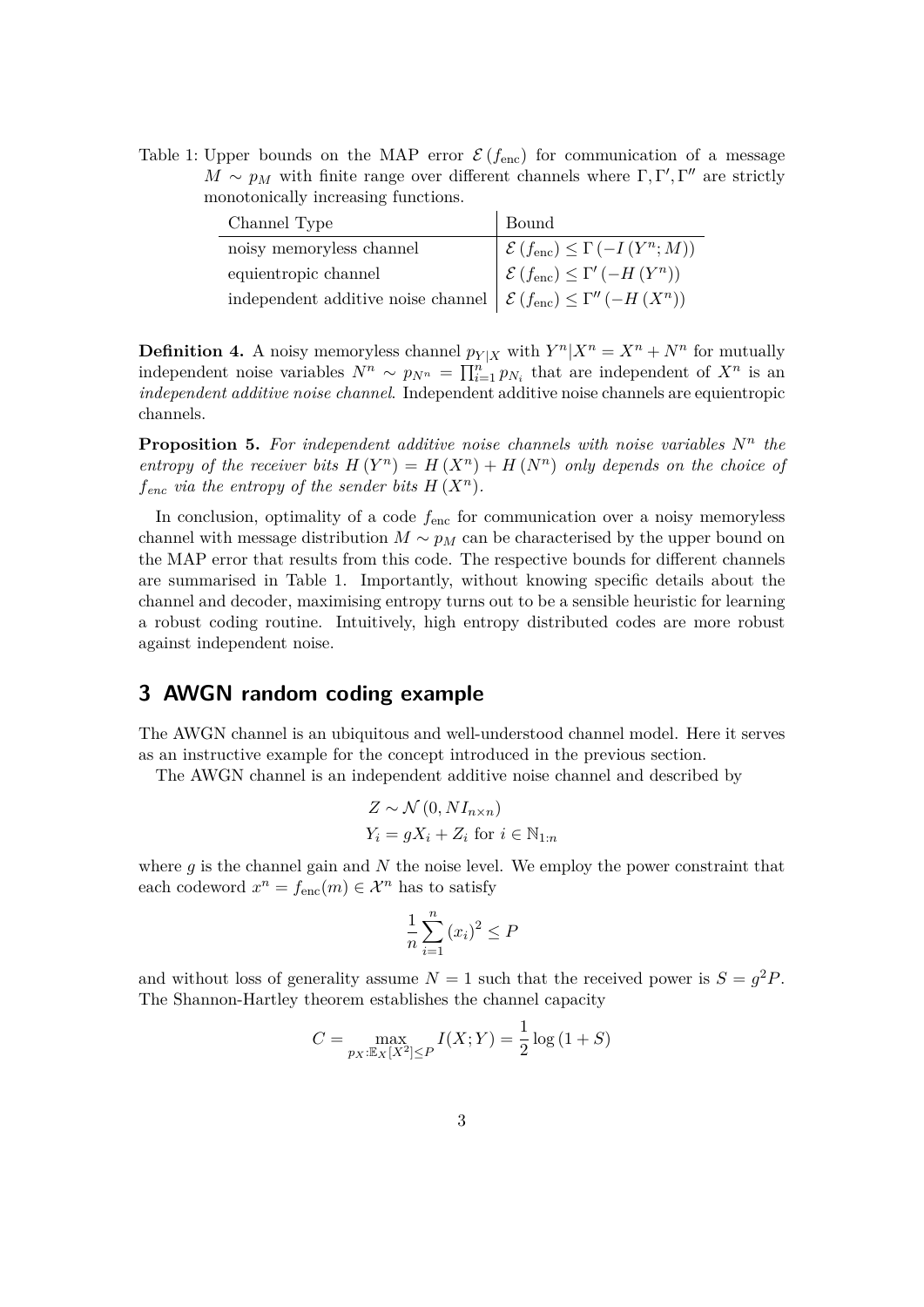Achievability of this upper bound on the rate is commonly proven by random coding, i. e., for any rate  $R := \frac{\log_2 |\mathcal{M}|}{n} \leq C$  the error probability tends to zero as  $n = \log_2 |\mathcal{M}| \to \infty$ if using random coding.

Here we show that random coding not only achieves the optimal rate but also the lowest upper bound on the MAP error in Proposition [1](#page-1-0) since  $H(Y^n) = \sum_{i=1}^n H(Y_i)$ (and the  $Y_i$  are Gaussian maximising the individual entropies) in the limit  $n \to \infty$ .

In random coding the encoder function  $f_{\text{r-enc}}$  is defined by a random codebook, i.e., an independent sample of  $C^n \sim \mathcal{N}(0, PI_{n \times n})$  is assigned to each message  $m_i$  as codeword  $f_{\text{r-enc}}(m_i) = [c_{i1},...,c_{in}]$ . Once a codebook is fixed and we observe samples of the system each receiver bit  $Y_j$  is a mixture of Gaussians with probability densitiy function (pdf)  $p_{Y_j}(y_j) = \sum_{i=1}^{|\mathcal{M}|} p_M(m_i) \varphi(y_j|c_{ij}, 1)$  where  $\varphi(y|\mu, \sigma^2)$  denotes the pdf of the Gaussian distribution  $\mathcal{N}(\mu, \sigma^2)$  evaluated at *y*. For this setup we prove the following

**Proposition 6.** *Using random coding in the AWGN channel with p<sup>M</sup>* ∼ Unif (M) *the* joint entropy  $H(Y_{j_1},...,Y_{j_k})$   $\frac{almost \ surely}{n\rightarrow\infty}$   $\sum_{l=1}^k H(Y_{j_l})$  for any number of k pairwise dif*ferent receiver bits*  $Y_{j_1},...,Y_{j_k}$ *. Furthermore, the distribution of each*  $Y_j$  *approaches a Gaussian distribution*  $N(0, P+1)$  *as*  $n \to \infty$ *.* 

*Proof.* In random coding the random codebook is generated by drawing each  $c_{ij}$  from independent random variables  $C_{ij} \sim \mathcal{N}(0, P)$ , which then defines the joint pdf

$$
p_{Y_{j_1},...,Y_{j_k}}(y_{j_1},...,y_{j_k}) = \sum_{i=1}^{|\mathcal{M}|} p_M(m_i) (2\pi)^{-\frac{k}{2}} e^{-\frac{1}{2}\sum_{l=1}^k (y_{j_l} - c_{ij_l})^2}
$$

and marginal pdfs

$$
p_{Y_{j_l}}(y_{j_l}) = \sum_{i=1}^{|\mathcal{M}|} p_M(m_i) (2\pi)^{-\frac{1}{2}} e^{-\frac{1}{2}(y_{j_l} - c_{ij_l})^2}
$$

for  $l \in \mathbb{N}_{1:k}$  and  $y_{j_1}, ..., y_{j_k} \in \mathcal{Y}$ . In general  $p_{Y_{j_1}, ..., Y_{j_k}} \neq \prod_{l=1}^k p_{Y_{j_l}}$ . For all  $l \in \mathbb{N}_{1:k}$  and  $y_{j_1},..., y_{j_k} \in \mathcal{Y}$  define the random variables

$$
\hat{p}_{Y_{j_1},...,Y_{j_k}}(y_{j_1},...,y_{j_k}) = \frac{1}{|\mathcal{M}|} \sum_{i=1}^{|\mathcal{M}|} (2\pi)^{-\frac{k}{2}} e^{-\frac{1}{2} \sum_{l=1}^k (y_{j_l} - C_{ij_l})^2}
$$

and

$$
\hat{p}_{Y_{j_l}}(y_{j_l}) = \frac{1}{|\mathcal{M}|} \sum_{i=1}^{|\mathcal{M}|} (2\pi)^{-\frac{1}{2}} e^{-\frac{1}{2}(y_{j_l} - C_{ij_l})^2}
$$

By the law of large numbers

$$
\hat{p}_{Y_{j_1},...,Y_{j_k}}(y_{j_1},...,y_{j_k}) \xrightarrow[n \to \infty]{\text{almost surely}} \mathbb{E}_{C_{1j_1},...,C_{1j_k}} \left[ (2\pi)^{-\frac{k}{2}} e^{-\frac{1}{2} \sum_{l=1}^k (y_{j_l} - C_{1j_l})^2} \right]
$$
\n
$$
\hat{p}_{Y_{j_l}}(y_{j_l}) \xrightarrow[n \to \infty]{\text{almost surely}} \mathbb{E}_{C_{1j_l}} \left[ (2\pi)^{-\frac{1}{2}} e^{-\frac{1}{2} (y_{j_l} - C_{1j_l})^2} \right]
$$